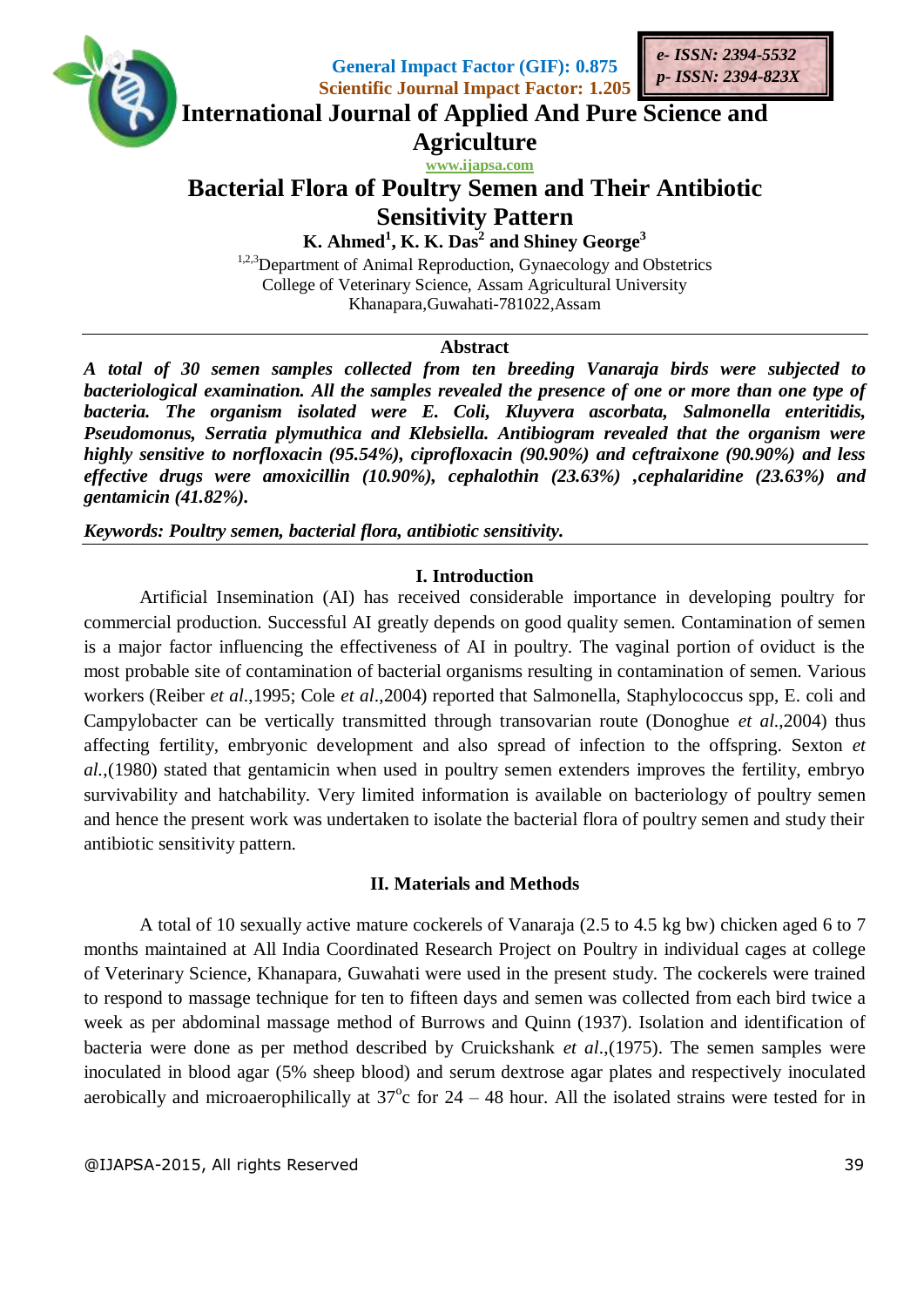vitro sensitivity to 7 antibiotics by single disc diffusion method (Ellner, 1978) with commercially available bio-disc (Hi-media).

#### **III. Results and Discussion**

All the 30 semen samples tested were found positive for one or more than one type of bacteria. Out of thirty positive samples 12 and 18 yielded one and more than one type of bacteria respectively. The different types of bacteria isolated were *E. Coli (18), Kluyvera ascorbata(11), Salmonella enteritidis(9), Pseudomonus(7), Serratia plymuthica(5)* and *Klebsiella(5)*.

| <b>Types</b><br>of | Ns of  | Number of strains sensitive to |              |            |                             |                |                |            |
|--------------------|--------|--------------------------------|--------------|------------|-----------------------------|----------------|----------------|------------|
| bacteria           | strain | Norfloxaci                     | Ciprofloxaci | Ceftraixon | Gentamici                   | Cephalothi     | Cephalaridin   | Amoxicilli |
|                    | s      | n                              | $\mathbf n$  | e          | $\mathbf n$                 | n              | e              | n          |
|                    | tested |                                |              |            |                             |                |                |            |
| E. Col i           | 18     | 18                             | 17           | 17         | 8                           | 3              | 3              |            |
| Kluyvera           | 11     | 11                             | 11           | 11         | 7                           | $\overline{4}$ | $\overline{4}$ |            |
| ascorbata          |        |                                |              |            |                             |                |                |            |
| Salmonella         | 9      | 9                              | 9            | 9          |                             |                |                |            |
| enteritidis        |        |                                |              |            |                             |                |                |            |
| Pseudomonu         | $\tau$ | 4                              | 3            | 3          | $\mathcal{D}_{\mathcal{L}}$ |                |                |            |
| S                  |        |                                |              |            |                             |                |                |            |
| Serratia           | 5      | 5                              | 5            | 5          | 3                           | 3              | 3              | 3          |
| plymuthica         |        |                                |              |            |                             |                |                |            |
| Klebsiella         | 5      | 5                              | 5            | 5          | 3                           | 3              | 3              | 3          |
| Total              | 55     | 52                             | 50           | 50         | 23                          | 13             | 13             | 6          |
|                    |        | (95.54)                        | (90.90)      | (90.90)    | (41.82)                     | (23.63)        | (23.63)        | (10.90)    |

**Table.1 Bacteria isolated from poultry semen and their sensitivity to different antibiotics**

Figures in parenthesis indicates percentage

Isolation of one or more of these organisms from poultry semen has been reported by earlier workers (Reiber *et al*.,1995; Donoghue *et al*.,2004). *E. Coli* ranked high among the isolates in the present study is similar to the finding of Reiber *et al*.,(1995). Many earlier workers (Reiber *et al*., 1995; Donoghue *et al*.,2004; Omprakash and Venkatesh,2006; Iaffaldano *et al.,*2010) reported that most frequently isolated genera from poultry semen included Escherichia and Salmonella. Isolation of *E. Coli, Salmonella and Pseudomonus* in the present study is significant as these are considered to be abnormal micro flora of semen and may reduce the survivability of spermatozoa, fertility, embryo survivability and hatchability. Most of the other bacteria that were isolated were endemic to poultry semen and were common environmental bacteria. This indicates that the environment and feed are common sources of bacterial contamination in poultry semen. Antibiotic sensitivity pattern of the organisms revealed that the organisms were highly sensitive to norfloxacin(95.54%) followed by ciprofloxacin(90.90%) and ceftraixone(90.90%).

Amoxicillin(10.90%),cephalothin(23.63%),cephalaridine(23.63%)and gentamicin (10.90%) were least effective. Microorganisms are present in every ejaculate of poultry. It is very difficult to eliminate completely the bacterial contamination of semen used in artificial insemination. For better